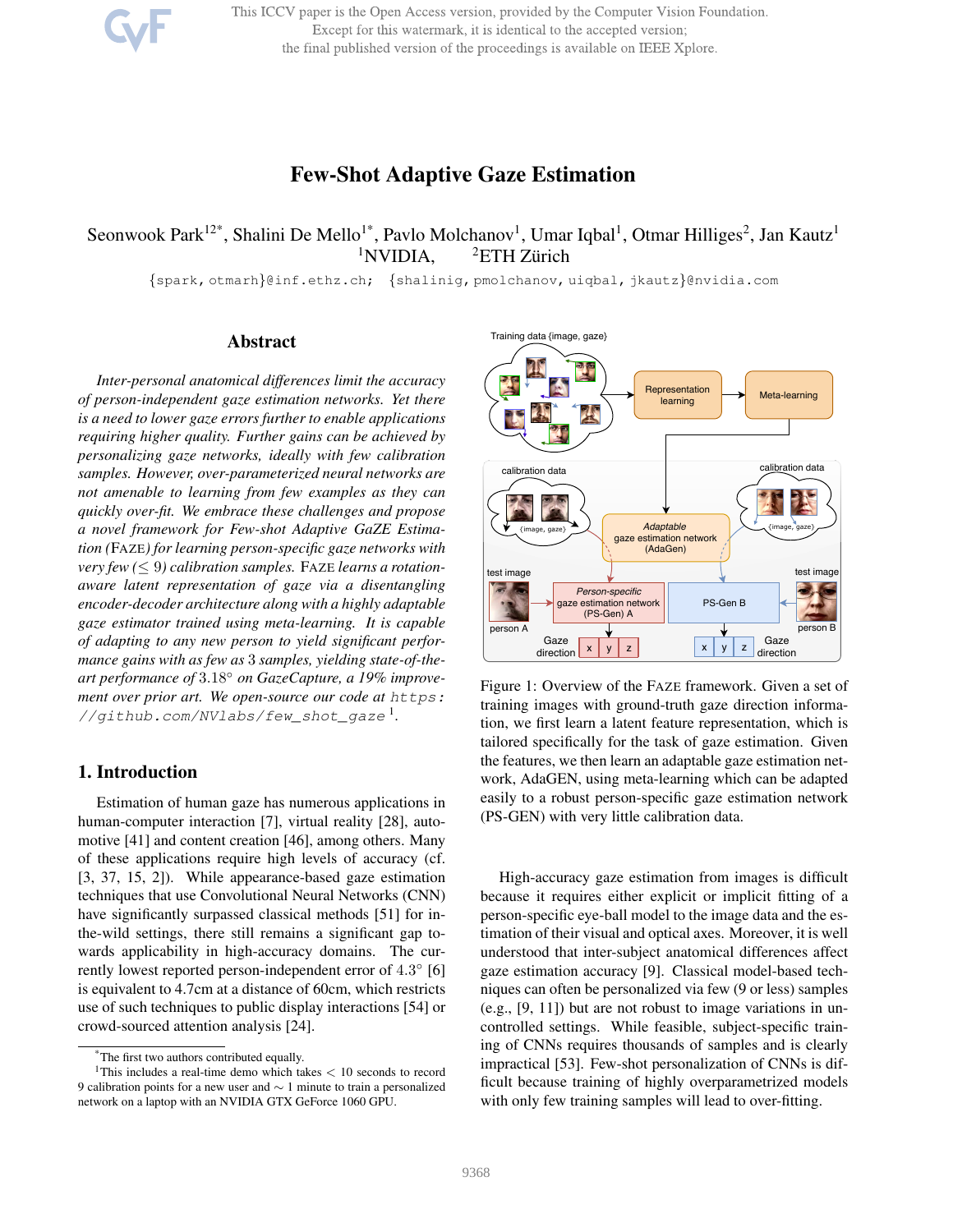We tackle these many-fold challenges by proposing FAZE, a framework for learning gaze estimation networks for new subjects using very few calibration samples (Fig. 1). It consists of: i) learning a rotation-aware latent representation of gaze via a disentangling transforming encoderdecoder architecture ii) with these features learning a highly adaptable gaze estimator using meta-learning, and iii) adapting it to any new person to yield significant performance gains with as few as 3 samples.

In order to learn a robust representation for gaze, we take inspiration from recent work on transforming encoderdecoder architectures [12, 47] and design a rotationequivariant pair of encoder-decoder functions. We disentangle the factors of appearance, gaze and head pose in the latent space and enforce equivariance by decoding explicitly rotated latent codes to images of the *same* person but with a *different* gaze direction compared to the input (via a  $\ell_1$  reconstruction loss). The equivariance property of our gaze representation further allows us to devise a novel *embedding consistency* loss term that further minimizes the intra-person differences in the gaze representation. We then leverage the proposed latent embedding to learn personspecific gaze estimators from few samples. To this end we use a meta-learning algorithm to learn *how to learn* such estimators. We take inspiration from the recent success of meta-learning [1] for few-shot learning in several other vision tasks [5, 10, 25]. To the best of our knowledge, we are the first to cast few-shot learning of person-specific gaze estimators as one of multi-task learning where each subject is seen as a new task in the meta-learning sense.

We evaluate the proposed framework on two benchmark datasets and show that our meta-learned network with its latent gaze features can be successfully adapted with very few  $(k \leq 9)$  samples to produce accurate person-specific models. We demonstrate the validity of our design choices with detailed empirical evidence, and demonstrate that our proposed framework outperforms state-of-the-art methods by significant margins. In particular, we demonstrate improvements of  $13\%$   $(3.94^{\circ} \rightarrow 3.42^{\circ})$  on the MPIIGaze dataset, and  $19\%$  (3.91°  $\rightarrow$  3.18°) on the GazeCapture dataset over the approach of [20] using just 3 calibration samples.

To summarize, the main contributions of our work are:

- FAZE, a novel framework for learning person-specific gaze networks with few calibration samples, fusing the benefits of rotation-equivariant feature learning and meta-learning.
- A novel encoder-decoder architecture that disentangles gaze direction, head pose and appearance factors.
- A novel and effective application of meta-learning to the task of few-shot personalization.
- State-of-the-art performance  $(3.14° \text{ with } k = 9 \text{ on } 10^{-10})$ MPIIGaze), with consistent improvements over existing methods for  $1 \leq k \leq 256$ .

# 2. Related Work

Gaze Estimation. Appearance-based gaze estimation [40] methods that map images directly to gaze have recently surpassed classical model-based approaches [11] for in-thewild settings. Earlier approaches in this direction assume images captured in restricted laboratory settings and use direct regression methods [22, 21] or learning-by-synthesis approaches combined with random forests to separate headpose clusters [39]. More recently, the availability of large scale datasets such as MPIIGaze [51] and GazeCapture [17], and progress in CNNs have rapidly moved the field forward. MPIIGaze has become a benchmark dataset for in-the-wild gaze estimation. For the competitive personindependent within-MPIIGaze leave-one-person-out evaluation, gaze errors have progressively decreased from  $6.3^\circ$ for naively applying a LeNet-5 architecture to eye-input [51] to the current best of  $4.3^{\circ}$  with an ensemble of multimodal networks based on VGG-16 [6]. Proposed advancements include the use of more complex CNNs [53]; more meaningful use of face [52, 17] and multi-modal input [17, 6, 48]; explicit handling of differences in the two eyes [4]; greater robustness to head pose [55, 30]; improvements in data normalization [49]; learning more informed intermediate representations [26]; using ensembles of networks [6]; and using synthetic data [36, 45, 19, 27, 30].

However, person-independent gaze errors are still insufficient for many applications [3, 37, 15, 2]. While significant gains can be obtained by training person-specific models, it requires many thousands of training images per subject [53]. On the other hand, CNNs are prone to over-fitting if trained with very few ( $k \leq 9$ ) samples. In order to address this issue, existing approaches try to adapt personindependent CNN-based features [17, 27] or points-ofregard (PoR) [50] to person-specific ones via hand-designed heuristic functions. Some methods also train a Siamese network with pairs of images of the same subject [20].

Learned Equivariance. Generalizing models learned for regression tasks to new data is a challenging problem. However, recent works show improvements from enforcing the learning of equivariant mappings between input, latent features, and label spaces [13, 33], via so-called transforming encoder-decoder architectures [12]. In [47], this idea is expanded to learn complex phenomena such as the orientation of synthetic light sources and in [33] the method is applied to real-world multi-view imagery to improve semisupervised human pose estimation. In contrast, we learn from very noisy real-world data while successfully disentangling the two noisily-labeled phenomena of gaze direction and head orientation.

Few-shot Learning. Few-shot learning aims to learn a new task with very few examples [18]. This is a non-trivial prob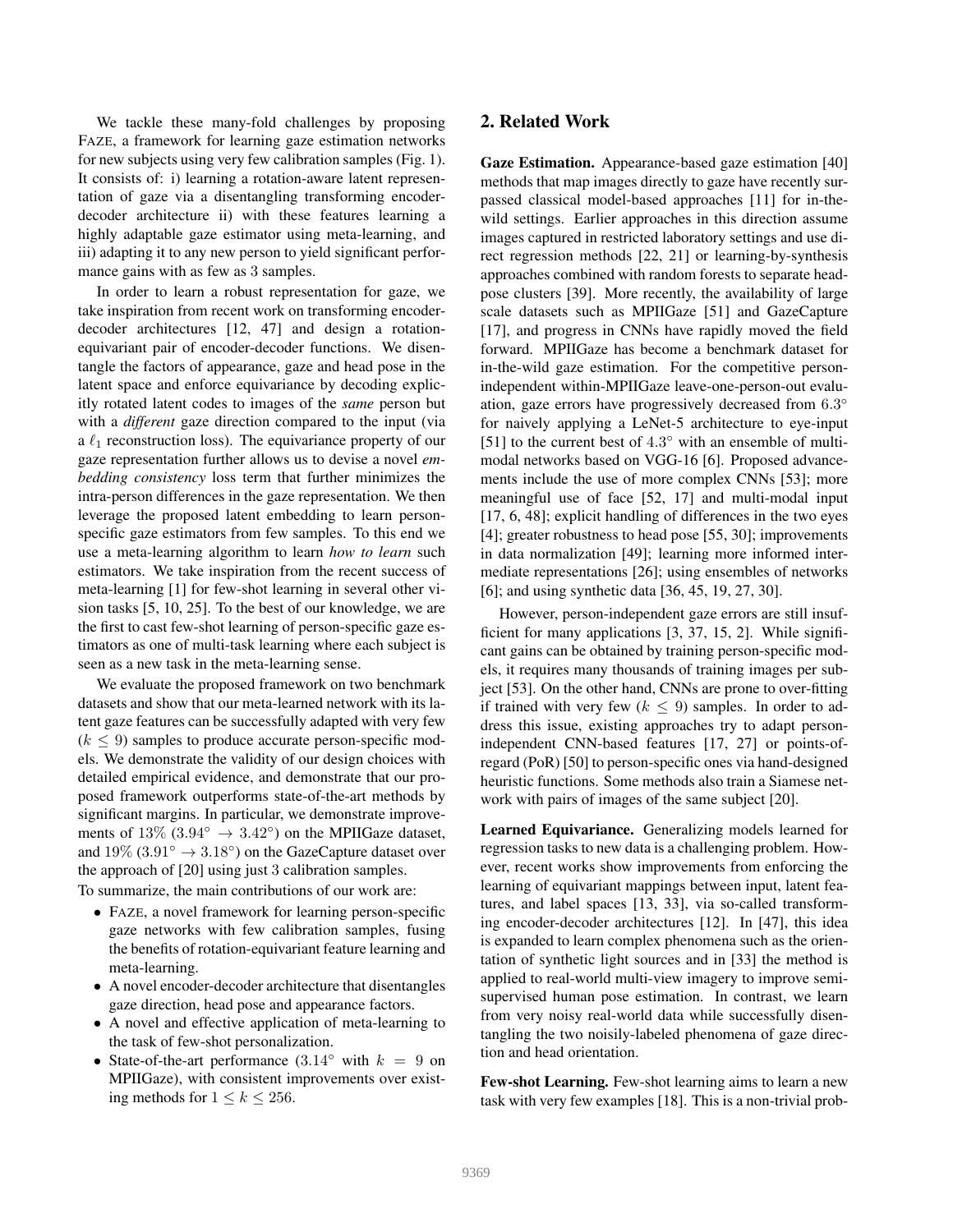lem for highly over-parameterized deep networks as it leads to over-fitting. Recently, several promising meta-learning [38, 44, 32, 34, 5, 23, 31] techniques have been proposed that learn *how to learn* unique but similar tasks in a fewshot manner using CNNs. They have been shown to be successful for various few-shot visual learning tasks including object recognition [5], segmentation [29], viewpoint estimation [42] and online adaptation of trackers [25]. Inspired by their success, we use meta-learning to learn how to learn person-specific gaze networks from few examples. To the best of our knowledge we are the first to cast person-specific gaze estimation as a multi-task problem in the context of meta-learning, where each subject is seen as a new task for the meta-learner. Our insight is that meta-learning lends itself well to few-shot gaze personalization and leads to performance improvements.

# 3. Method

In this section, we describe how we perform gaze estimation from challenging in-the-wild imagery, with minimal burden to the user. The latter objective can be fulfilled by designing our framework to adapt well even with very few calibration samples ( $k \leq 9$ ). We first provide an overview of the FAZE framework and its three stages.

# 3.1. The FAZE framework

We design FAZE (Fig. 1) with the understanding that a person-specific gaze estimator must encode factors particular to the person, yet at the same time, leverage insights from observing the eye-region appearance variations across a large number of people with different head pose and gaze direction configurations. The latter is important for building models that are robust to extraneous factors such as poor image quality. Thus, the first step in FAZE is to learn a generalizable latent embedding space that encodes information pertaining to the gaze-direction, including person-specific aspects. We detail this in Sec. 3.2.

Provided that good and consistent features can be learned, we can leverage meta-learning to learn how to learn few-shot person-specific gaze estimators for these features. This results in few-shot learners which generalize better to new people (tasks) without overfitting. Specifically, we use the MAML meta-learning algorithm [5]. For our task, MAML learns a set of initial network weights which allow for fine-tuning without the usual over-fitting issues that occur with low k. Effectively, it produces a highly Adaptable Gaze Estimation Network (AdaGEN). The final step concerns the adaptation of MAML-initialized weights to produce person-specific models (PS-GEN) for each user. We describe this in Sec. 3.3.



Figure 2: Disentangling appearance, gaze and head pose variations from an image with our Disentangling Transforming Encoder-Decoder (DT-ED). We learn to translate between pairs of images of the same person by rotating the gaze and head pose codes. The encoder-decoder are supervised by a pixel-wise  $L_1$  loss (Eq. 3), with the gaze embedding additionally supervised via gaze regression (Eq. 5).

#### 3.2. Gaze-Equivariant Feature Learning

In this section, we explain how the learning of a function, which understands equivalent rotations in input data and output label can lead to better generalization in the context of our final task of person-specific gaze estimation. In addition, we: (a) show how to disentangle eyeball and head rotation factors leading to better distillation of gaze information, and (b) introduce a frontalized *embedding consistency* loss term to specifically aid in learning consistent frontal gaze codes for a particular subject.

### 3.2.1 Architecture Overview

In learning a generalizable latent embedding space representing gaze, we apply the understanding that a relative change in gaze direction is easier to learn in a personindependent manner [20]. We extend the transforming encoder-decoder architecture [12, 47] to consider three distinct factors apparent in our problem setting: gaze direction, head orientation, and other factors related to the appearance of the eye region in given images (Fig. 2). We disentangle the three factors by *explicitly* applying separate and known differences in rotations (eye gaze and head orientation) to the respective sub-codes. We refer to this architecture as the Disentangling Transforming Encoder-Decoder (DT-ED).

For a given input image x, we define an encoder  $\mathcal{E}$ :  $\mathbf{x} \to \mathbf{z}$  and a decoder  $\mathcal{D} : \mathbf{z} \to \hat{\mathbf{x}}$  such that  $\mathcal{D}(\mathcal{E}(\mathbf{x})) = \hat{\mathbf{x}}$ . We consider the latent space embedding z as being formed of 3 parts representing: appearance  $(z^a)$ , gaze direction or eyeball rotation ( $z^g$ ), and head pose ( $z^h$ ), which can be expressed as:  $\mathbf{z} = \{ \mathbf{z}^a; \mathbf{z}^g; \mathbf{z}^h \}$  where gaze and head codes are flattened to yield a single column. We define  $z<sup>g</sup>$  as having dimensions  $(3 \times F^g)$  and  $z^h$  as having dimensions  $(3 \times F^h)$  with  $F \in \mathbb{N}$ . With these dimensions, it is possible to apply a rotation matrix to explicitly rotate these  $3D$ latent space embeddings using rotation matrices.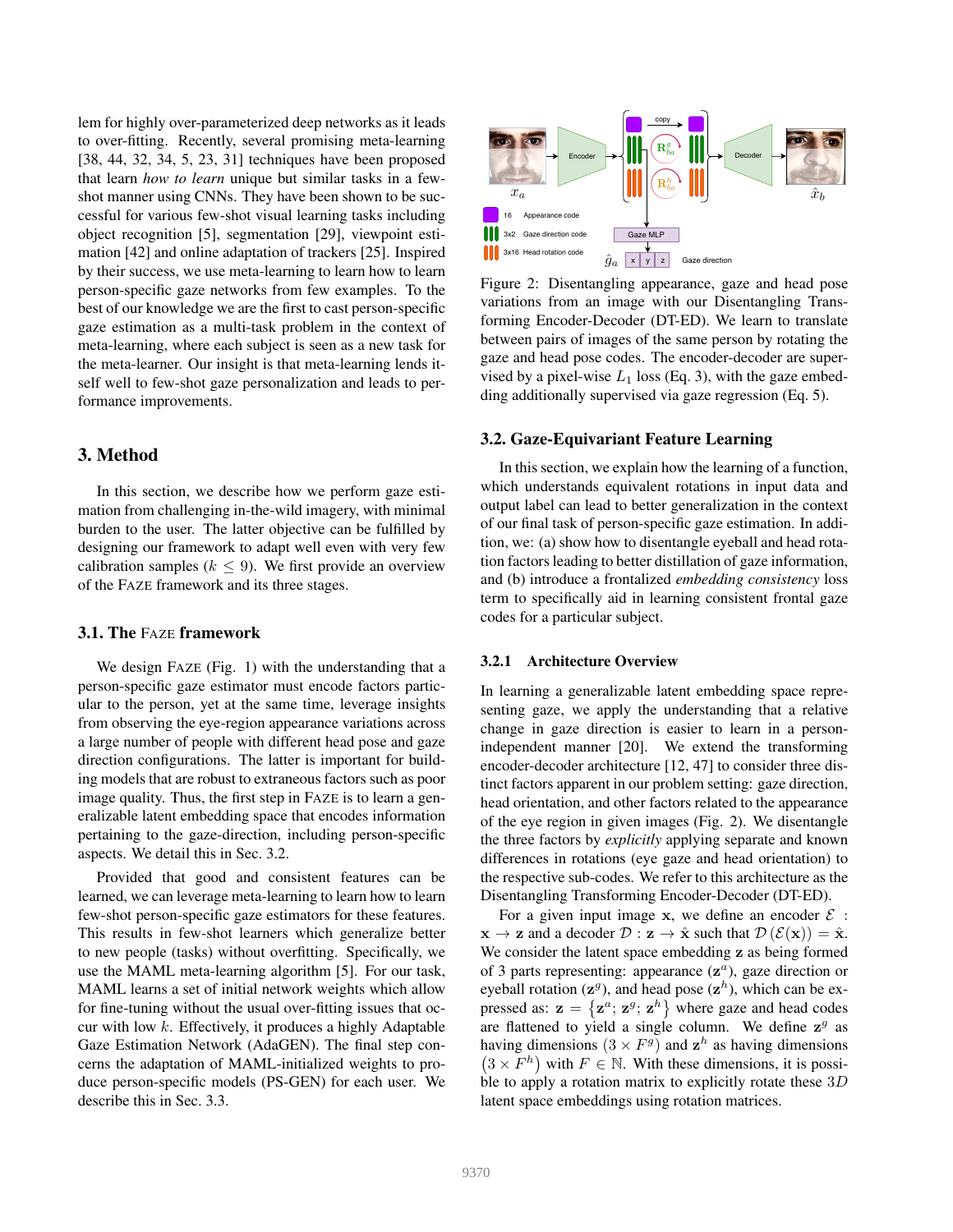

Figure 3: Our disentangled rotation-aware embedding spaces for gaze direction and head pose are demonstrated by predicting embeddings  $\hat{\mathbf{z}}^g$ ,  $\hat{\mathbf{z}}^h$  from a given sample, rotating it to 15 points each, and then decoding them.

The frontal orientation of eyes and heads in our setting can be represented as (0, 0) in Euler angles notation for azimuth and elevation, respectively assuming no roll, and using the  $x - y$  convention. Then, the rotation of the eyes and the head from the frontal orientation can be described using  $(\theta^g, \phi^g)$  and  $(\theta^h, \phi^h)$  in Euler angles and converted to rotation matrices defined as,

$$
\mathbf{R}^{(\theta,\phi)} = \begin{bmatrix} \cos\phi & 0 & \sin\phi \\ 0 & 1 & 0 \\ -\sin\phi & 0 & \cos\phi \end{bmatrix} \begin{bmatrix} 1 & 0 & 0 \\ 0 & \cos\theta & -\sin\theta \\ 0 & \sin\theta & \cos\theta \end{bmatrix}.
$$

$$
(1)
$$

While training DT-ED, we input a pair of images of a person  $\mathbf{x}_a$  and  $\mathbf{x}_b$ . We can calculate  $\mathbf{R}_{ba}^g = \mathbf{R}_b^g (\mathbf{R}_a^g)^{-1}$  to describe the change in gaze direction in going from sample  $a$  to sample  $b$  of the same person. Likewise for head rotation,  $\mathbf{R}_{ba}^{h} = \mathbf{R}_{b}^{h} (\mathbf{R}_{a}^{h})^{-1}$ . This can be done using the *ground-truth* labels for gaze  $(g_a$  and  $g_b)$  and head pose  $(h_a$  and  $h_b)$  for the pair of input samples. The rotation of the latent code  $z_a^g$  can then be expressed via the operation  $\hat{\mathbf{z}}_b^g = \mathbf{R}_{ab}^g \mathbf{z}_a^g$ . At training time, we enforce this code to be equivalent to the one extracted from image  $x_b$ , via a reconstruction loss (Eq. 3). We assume the rotated codes  $\hat{\mathbf{z}}_b^h$  and  $\hat{\mathbf{z}}_b^g$ , along with the appearance-code  $\mathbf{z}_a^a$ , to be sufficient for reconstructing  $x_b$  through the decoder function such that,  $\mathcal{D}(\hat{\mathbf{z}}_b) = \mathbf{x}_b$ . More specifically, given the encoder output  $\mathcal{E}\left(\mathbf{x}_a\right) = \mathbf{z}_a = \left\{\mathbf{z}_a^a; \mathbf{z}_a^g; \mathbf{z}_a^h\right\}$ , we assume the rotated version of  $x_a$  to match the embedding of  $x_b$ , that is we assume  $\left\{ \hat{\mathbf{z}}_{b}^{a};\,\hat{\mathbf{z}}_{b}^{b}\right\} =\left\{ \mathbf{z}_{a}^{a};\,\mathbf{R}_{ba}^{g}\mathbf{z}_{a}^{g};\,\mathbf{R}_{ba}^{h}\mathbf{z}_{a}^{h}\right\}$  (See Fig. 2).

This approach indeed applies successfully to noisy realworld imagery, as shown in Fig. 3 where we map a sample into the gaze and head pose latent spaces, rotate to the frontal orientation, and then again rotate by a pre-defined set of 15 yaw and pitch values and reconstruct the image via the decoder. We can see that the factors of gaze direction and head pose are fully disentangled and DT-ED succeeds in the challenging task of eye-region frontalization and redirection from monocular RGB input.

We train the FAZE transforming encoder-decoder archi-

tecture using a multi-objective loss function defined as,

$$
\mathcal{L}_{\text{full}} = \lambda_{\text{recon}} \mathcal{L}_{\text{recon}} + \lambda_{\text{EC}} \mathcal{L}_{\text{EC}} + \lambda_{\text{gaze}} \mathcal{L}_{\text{gaze}}, \quad (2)
$$

where we empirically set  $\lambda_{\text{recon}} = 1$ ,  $\lambda_{\text{EC}} = 2$ , and  $\lambda_{\text{gaze}} =$ 0.1. The individual loss terms are explained in the following sub-sections.

#### 3.2.2 Reconstruction Loss

To guide learning of the encoding-decoding process, we apply a simple  $\ell_1$  reconstruction loss. Given an input image  $x_b$  and reconstructed  $\hat{x}_b$  obtained by decoding the rotated embeddings  $\hat{\mathbf{z}}_b$  of image  $\mathbf{x}_a$ , the loss term is defined as,

$$
\mathcal{L}_{\text{recon}}\left(\mathbf{x}_{b}, \hat{\mathbf{x}}_{b}\right) = \frac{1}{|\mathbf{x}_{b}|} \sum_{u \in \mathbf{x}_{b}, \hat{u} \in \hat{\mathbf{x}}_{b}} |\hat{u} - u|, \quad (3)
$$

where u and  $\hat{u}$  are pixels of images  $x_b$  and  $\hat{x}_b$  respectively.

### 3.2.3 Embedding consistency Loss

We introduce a novel embedding consistency term, which ensures that the encoder network always embeds images of a person with different appearance but identical gaze direction to similar features. Usually this would require paired images with only gaze directions changed. However, it is intractable to collect such data in the real world, so we instead exploit the learned equivariance of DT-ED. Before measuring the consistency between latent gaze features from different samples, we first frontalize them by applying the inverse of the rotation matrix  $\mathbf{R}_{a}^{g}$  using ground-truth gaze direction  $g_a$ . It should be noted that naively enforcing all gaze features to be similar across persons may disregard the inter-subject anatomical differences which should result in different latent embeddings. Hence, we apply the embedding consistency to intra-subject pairs of images only. We validate this choice through experiments in Sec. 5.1.

Given a batch of  $B$  image samples during training, we formally compute the *embedding consistency* loss using,

$$
\mathcal{L}_{\text{EC}} = \frac{1}{B} \sum_{i=1}^{B} \max_{\substack{j=1...B \\ id(i)=id(j)}} d\left(f(\mathbf{z}_{i}^{g}), f(\mathbf{z}_{j}^{g})\right), \qquad (4)
$$

where  $f(\mathbf{z}^g) = (\mathbf{R}^g)^{-1} \mathbf{z}^g$  corresponds to frontalized latent gaze features. The function  $id(i)$  provides the personidentity of the  $i$ -th sample in the batch, and  $d$  is a function based on mean column-wise angular distance (between 3D vectors). The max function minimizes differences between intra-person features that are furthest apart, and is similar to the idea of batch-hard online triplet mining [35].

During training, we linearly increase  $\lambda_{\text{EC}}$  from 0 until sufficient mini-batches to cover  $10^6$  images have been processed, to allow for more natural embeddings to arise before applying consistency.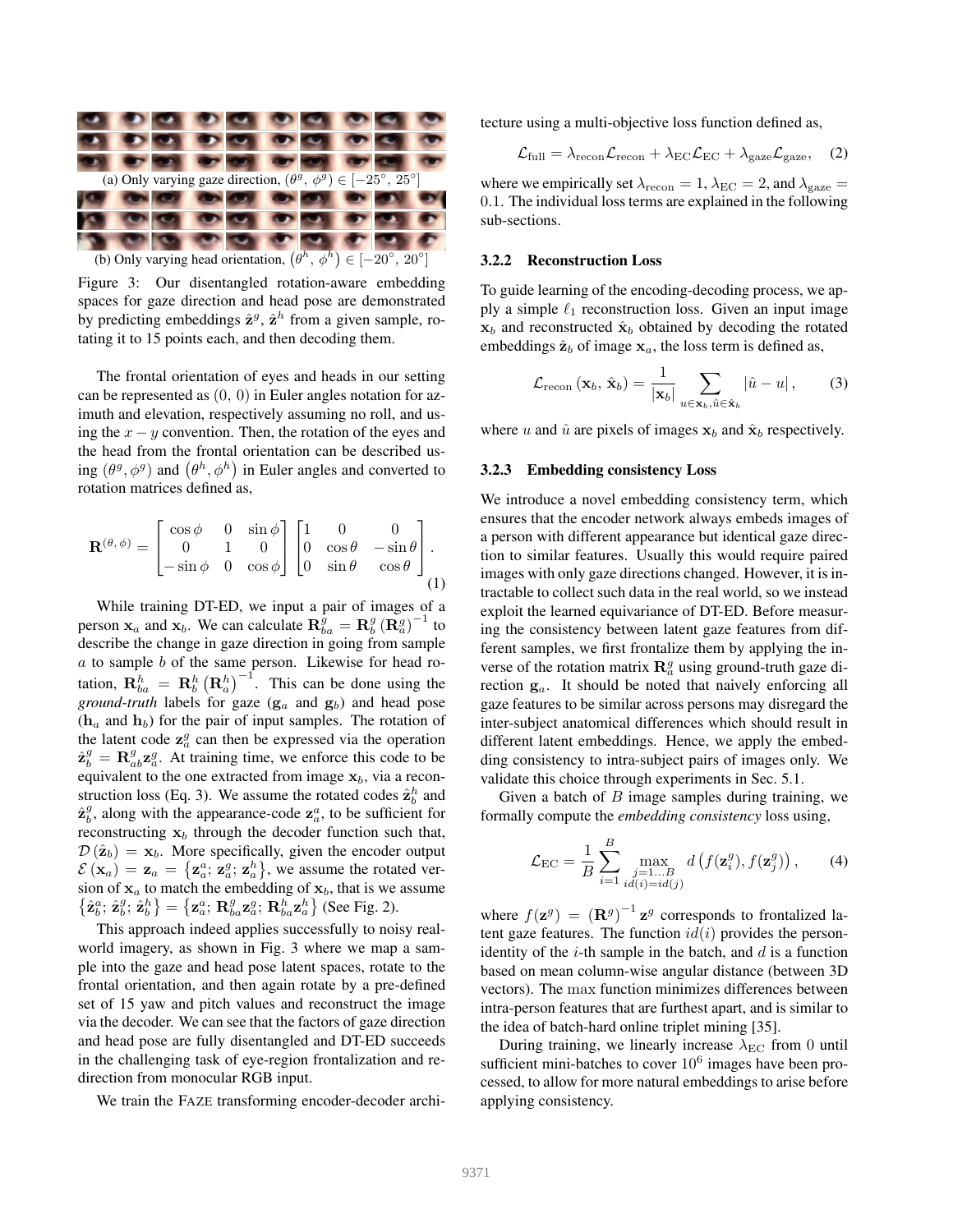#### 3.2.4 Gaze Direction Loss

Lastly, we add the additional objective of gaze estimation via  $\mathcal{G}: \mathbf{z}^g \to \hat{\mathbf{g}}$ , parameterized by a simple multi-layer perceptron (MLP). The gaze direction loss is calculated using,

$$
\mathcal{L}_{\text{gaze}}\left(\hat{\mathbf{g}}, \, \mathbf{g}\right) = \arccos\left(\frac{\hat{\mathbf{g}} \cdot \mathbf{g}}{\|\hat{\mathbf{g}}\| \|\mathbf{g}\|}\right). \tag{5}
$$

#### 3.3. Person-specific Gaze Estimation

Having learned a robust feature extractor, which is tailored specifically for gaze estimation, our final goal is to learn a personalized gaze estimator with as few calibration samples as possible. A straightforward solution for doing this is to train a person-independent model with the training data used to train DT-ED and simply fine-tune it with the available calibration samples for the given subject. However, in practical setups where only a few calibration samples are available, this approach can quickly lead to overfitting (see experiments in Fig. 4a). In order to alleviate this problem, we propose to use the meta-learning method MAML [5], which learns a highly adaptable gaze network (AdaGEN).

Adaptable Gaze Estimator (AdaGEN) Training. We wish to learn weights  $\theta^*$  for the AdaGEN gaze prediction model  $M$  such that it becomes a successful few-shot learner. In other words, when  $\mathcal{M}_{\theta^*}$  is fine-tuned with only a few "calibration" examples of a new person  $P$  not present in the training set, it can generalize well to unseen "validation" examples of the same person. We achieve this by training it with the MAML meta learning algorithm adapted for few-shot learning.

In conventional CNN training the objective is to minimize the training loss for all the examples of all training subjects. In contrast, for few-shot learning, MAML explicitly minimizes the *generalization* loss of a network *after* minimizing its training loss for a few examples of a particular subject via a standard optimization algorithm, e.g., stochastic gradient descent (SGD). Additionally, MAML repeats this procedure for all subjects in the training set and hence learns from several closely related "tasks" (subjects) to become a successful few shot learner for any new unseen task (subject). We identify that personspecific factors may have few parameters, with only slight but important variations across people such that all people constitute a set of closely related tasks. Our insight is that meta-learning lends itself well to such a problem of personalization.

The overall procedure of meta-learning to learn the optimal  $\theta^*$  is as follows. We divide the entire set of persons S into meta-training ( $\mathcal{S}^{train}$ ) and meta-testing  $(S<sup>test</sup>)$  subsets of non-overlapping subjects. During each meta-training iteration  $n$ , we randomly select one person

 $\mathcal{P}^{train}$  from  $\mathcal{S}^{train}$  and create a meta-training sample for the person (via random sampling), defined as  $\mathcal{P}^{train}$  =  $\{\mathcal{D}_c^{train}, \mathcal{D}_v^{train}\}\$ , containing a calibration set  $\mathcal{D}_c^{train}$  =  $\{(\mathbf{z}^{\mathbf{g}}_i, \mathbf{g}_i)|i = 1...k\}$  of k training examples, and a validation set  $\mathcal{D}_v^{train} = \{ (\mathbf{z} \mathbf{g}_j, \mathbf{g}_j) | j = 1...l \}$  of another l examples for the same person. Here,  $z^g$  and  $g$  refer to the latent gaze representation learned by DT-ED and the ground-truth 3D gaze vector, respectively. Both  $k$  and  $l$  are typically small  $(\leq 20)$  and k represents the "shot" size used in few-shot learning.

The first step in the meta-learning procedure is to compute the loss for the few-shot calibration set  $\mathcal{D}_c^{train}$  and update the weights  $\theta_n$  at step n via one (or more) gradient steps and a learning rate  $\alpha$  as,

$$
\theta'_n = f(\theta_n) = \theta_n - \alpha \nabla \mathcal{L}_{\mathcal{P}^{train}}^c(\theta_n). \tag{6}
$$

With the updated weights  $\theta'_n$ , we then compute the loss for the validation set  $\mathcal{D}_v^{train}$  of the subject  $\mathcal{P}_v^{train}$  as  $\mathcal{L}_{\mathcal{P}^{train}}^v(\theta'_n) = \mathcal{L}_{\mathcal{P}^{train}}^v(f(\theta_n))$  and its gradients w.r.t the initial weights of the network  $\theta_n$  at that training iteration n. Lastly, we update  $\theta_n$  with a learning rate of  $\eta$  to explicitly minimize the validation loss as,

$$
\theta_{n+1} = \theta_n - \eta \nabla \mathcal{L}_{\mathcal{P}^{train}}^v(f(\theta_n)).\tag{7}
$$

We repeat these training iterations until convergence to get the optimal weights  $\theta^*$ .

Final Person-specific Adaptation. Having learned our encoder and our optimal few-shot person-specific learner  $\mathcal{M}_{\theta^*}$ , we are now well poised to produce person-specific models for each new person  $\mathcal{P}^{test}$  from  $\mathcal{S}^{test}$ . We fine-tune  $\mathcal{M}_{\theta^*}$  with the k calibration images  $\mathcal{D}_c^{test}$  to create a personalized model for  $\mathcal{P}^{test}$  as

$$
\theta_{\mathcal{P}^{test}} = \theta^* - \alpha \nabla \mathcal{L}^c_{\mathcal{P}^{test}}(\theta^*),\tag{8}
$$

and test the performance of the personalized model  $\mathcal{M}_{\theta_{\mathcal{P}^{test}}}$  on person  $\mathcal{P}^{test}$ 's validation set  $\mathcal{D}^{test}_{v}$ .

# 4. Implementation Details

#### 4.1. Data pre-processing

Our data pre-processing pipeline is based on [49], a revision of the data normalization procedure introduced in [39]. In a nutshell, the data normalization procedure ensures that a common virtual camera points at the same reference point in space with the head upright. This requires the rotation, tilt, and forward translation of the virtual camera. Please refer to [49] for a formal and complete description, and our supplementary materials for a detailed list of changes.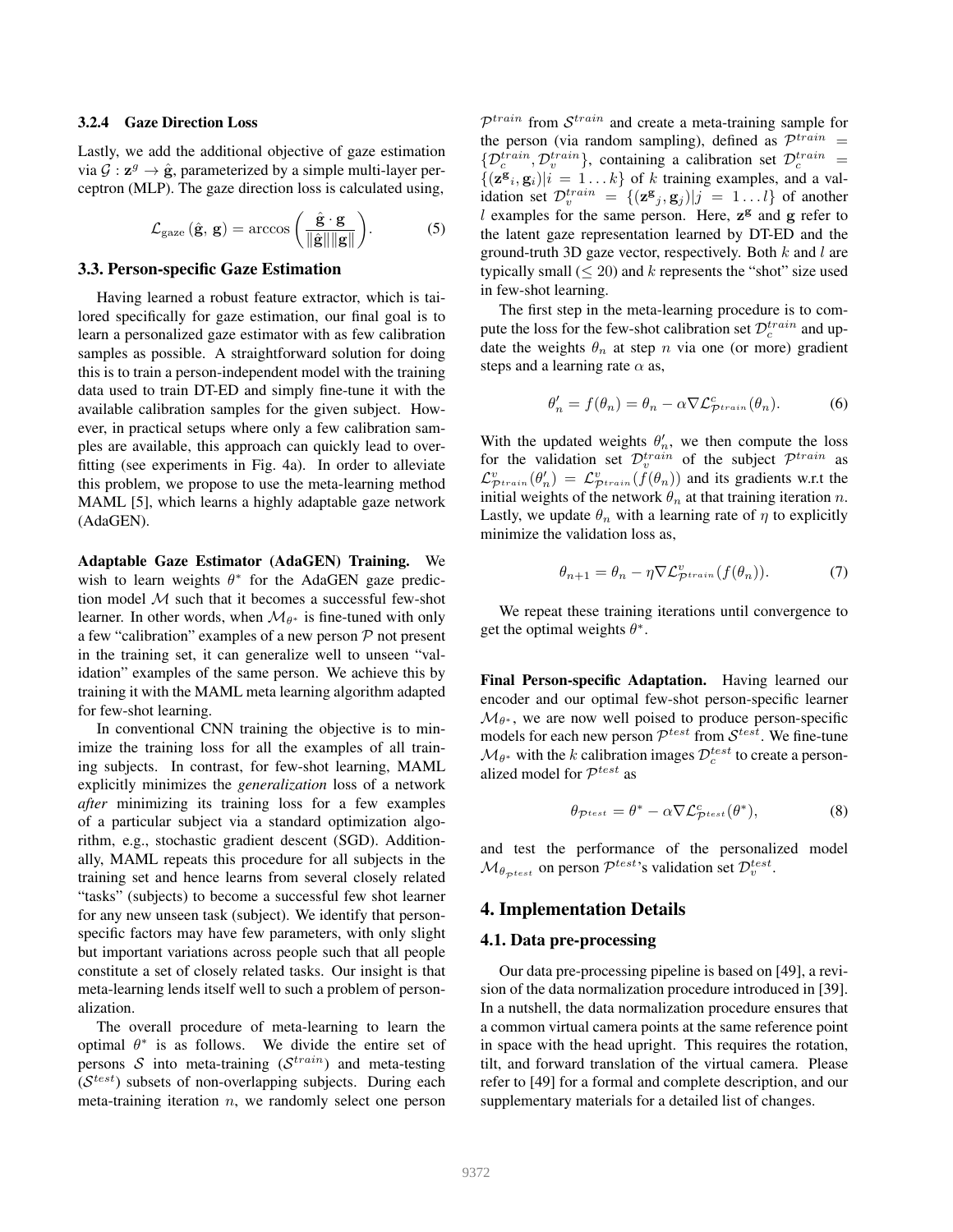# 4.2. Neural Network Configurations

**DT-ED.** The functions  $\mathcal{E}$  and  $\mathcal{D}$  in our transforming encoder-decoder architecture can be implemented with any CNN architecture. We select the DenseNet architecture [14] both for our DT-ED as well as for our re-implementation of state-of-the-art person-specific gaze estimation methods [20, 50]. The latent codes  $z_a$ ,  $z_g$ , and  $z_h$  are defined to have dimensions (64),  $(3 \times 2)$ , and  $(3 \times 16)$  respectively. Please refer to supplementary materials for further details.

**Gaze MLP.** Our gaze estimation function  $\mathcal{G}$  is parameterized by a multi-layer perceptron with 64 hidden layer neurons and SELU [16] activation. The MLP outputs 3 dimensional unit gaze direction vectors.

### 4.3. Training

DT-ED. Following [8], we use a batch size of 1536 and apply linear learning rate scaling and ramp-up for the first 10<sup>6</sup> training samples. We use NVIDIA's Apex library<sup>2</sup> for mixed-precision training. and train our model for 50 epochs with a base learning rate of  $5 \times 10^{-5}$ ,  $l_2$  weight regularization of 10<sup>−</sup><sup>4</sup> , and use instance normalization [43].

**Gaze MLP.** During meta-learning, we use  $\alpha = 10^{-5}$  with SGD (Eq. 6), and  $\eta = 10^{-3}$  (Eq. 7) with the Adam optimizer ( $\alpha$  and  $\beta$  in [5]), and do 5 updates per inner loop iteration. For sampling  $\mathcal{D}_v^{train}$  we set  $l = 100$ . During standard eye-tracker calibration, one cannot assume the knowledge of extra ground-truth beyond the  $k$  samples. Thus, we perform the final fine-tuning operation (Eq. 8) for 1000 steps for all values of  $k$  and for all people.

# 4.4. Datasets

GazeCapture [17] is the largest available in-the-wild gaze dataset. We mined camera intrinsic parameters from the web for the devices used, and applied our pre-processing pipeline (Sec. 4.1) to yield input images. For training the DT-ED as well as for meta-learning, we use data from 993 people in the training set specified in [17], each with 1766 samples, on average, for a total of 1.7M samples. To ensure within-subject diversity of sampled image-pairs at training time, we only select subjects with  $\geq 400$  samples. For computing our final evaluation metric, we use the last 500 entries from 109 subjects that have at least 1000 samples each. We select the k-shot samples for meta-training and fine-tuning randomly from the remaining samples.

MPIIGaze [51] is the most established benchmark dataset for in-the-wild gaze estimation. In comparison to GazeCapture it has higher within-person variations in appearance including illumination, make-up, and facial hair changes, potentially making it more challenging. We use the images

specified in the MPIIFaceGaze subset [52] only for evaluation purposes. The MPIIFaceGaze subset consists of 15 subjects each with 2500 samples on average. We reserve the last 500 images of each subject for final evaluations as is done in [53] and select  $k$  calibration samples for personalization by sampling randomly from the remaining samples.

# 5. Results

For all methods, we report person-specific gaze estimation errors for a range of  $k$  calibration samples. For each data point, we perform the evaluation 10 times using  $k$  randomly chosen calibration samples. Each evaluation or trial yields a mean gaze estimation error in degrees over all subjects in the test set. The mean error over all such trials is plotted, with its standard deviation represented by the shaded areas above and below the curves. The values at  $k = 0$  are determined via  $\mathcal{G}(\mathbf{z}^g)$ . We train this MLP on the GazeCapture training subset, without any person-specific adaptation.

### 5.1. Ablation Study

We evaluate our method under different settings to better understand the impact of our various design choices. For all experiments, we train the models using the GazeCapture dataset's training set and test on the MPIIGaze dataset. This challenging experiment allows us to demonstrate the generalization capability of our approach across different datasets. The ablation studies are summarized in Fig. 4. We provide additional plots of the results of this ablation study on the test partition of the GazeCapture dataset in the supplementary material.

MAML vs. Finetuning. In Fig. 4a, we first evaluate the impact of meta-learning a few-shot person-adaptive gaze estimator using MAML (Sec. 3.3) and compare its performance with naive finetuning. When no person-specific adaptation is performed (i.e.,  $k = 0$ ), the person-independent baseline model  $G(\mathbf{z}^g)$  with the features learned using a vanilla autoencoder (AE) results in a mean test error of 7.17◦ . Using MAML for person-specific adaptation with only one calibration sample decreases the error to 6.61°. The error reduces further as we increase  $k$  and reaches a mean value of 5.38 $\degree$  for  $k = 32$ . In contrast, naively finetuning (AE-Finetuning) the gaze estimator results in severe over-fitting and yields very high test errors, in particular, for very low k values. In fact, for  $k \leq 3$ , the error increases to above the person-independent baseline model. Since the model initialized with weights learned by MAML clearly outperforms vanilla finetuning, in the rest of this section, we always use MAML unless specified otherwise.

Impact of feature representation. Fig. 4a also evaluates the impact of the features used to learn the gaze estimation model. Our proposed latent gaze features (Sec. 3.2) signif-

<sup>2</sup>https://github.com/NVIDIA/apex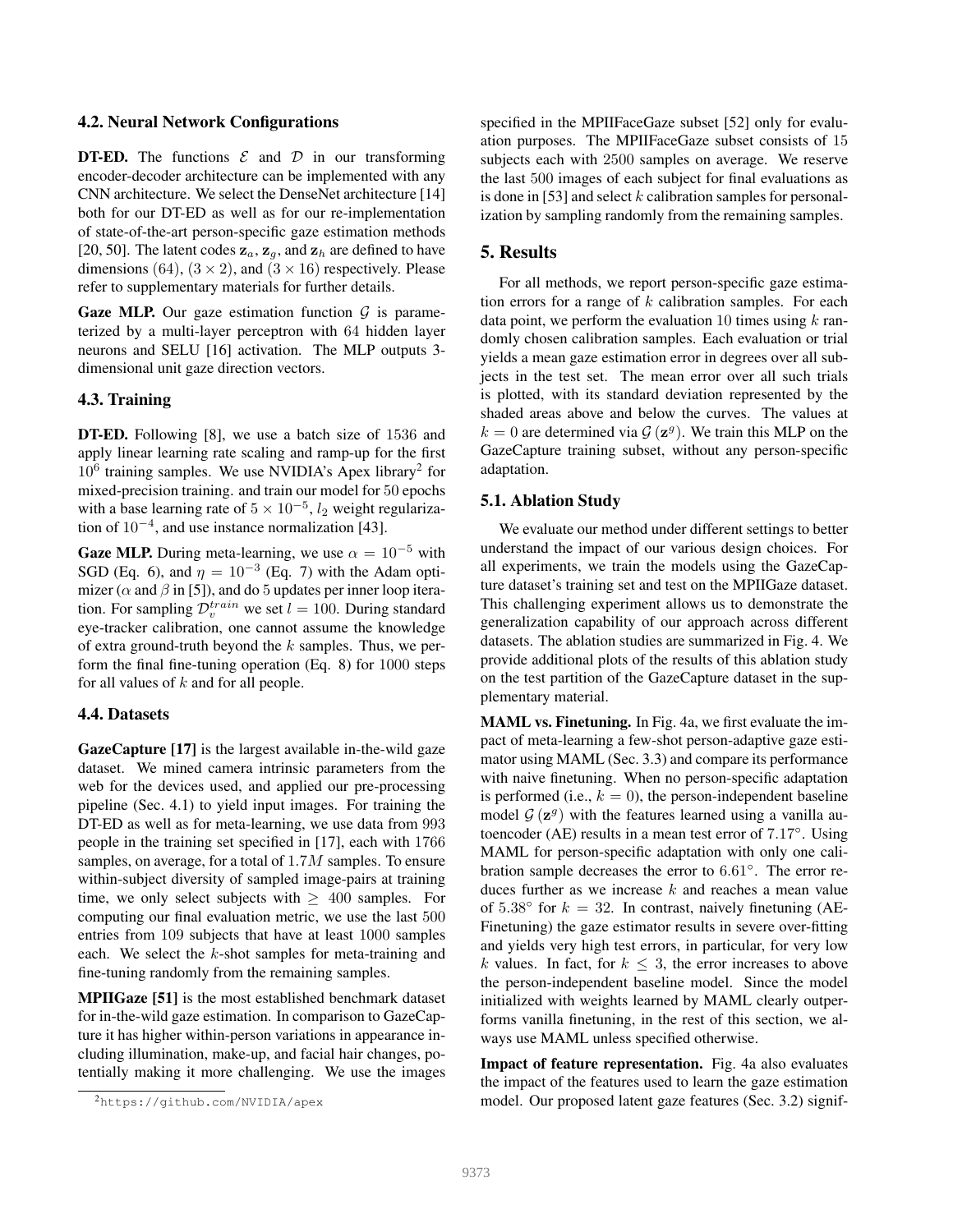

Figure 4: Ablation Study: Impact of (a) learning the few-shot gaze estimator using MAML (Sec. 3.3) and using the transforming encoder-decoder for feature learning (Sec. 3.2); (b) different loss terms in Eq. (2) for training the transforming encoder-decoder; and (c) comparison of the different variants of embedding consistency loss term (Eq. (4)). We provide additional results for the test partition of the GazeCapture dataset in the supplementary material.

icantly decrease the error, e.g., 4.87 $\degree$  vs. 5.62 $\degree$  with  $k = 9$ for DT-ED (MAML) and AE (MAML), respectively. Note that the gain remains consistent across all values of  $k$ . The only difference between DT-ED and AE is that the latent codes are rotated in DT-ED before decoding. Despite this more difficult task, the learned code clearly better informs the final task of person-specific gaze estimation, showing that disentangling gaze, head pose, and appearance is importance for gaze estimation.

Contribution of loss terms. We evaluate the impact of each loss term described in Eq. (2) (Sec. 3.2) by incorporating them one at a time into the total loss used to train DT-ED. Fig. 4b summarizes the results. Using only the image reconstruction loss  $\mathcal{L}_{\text{recon}}$  in Eq. (3), the learned latent gaze features result in an error of  $4.87^\circ$  at  $k = 9$ . Incorporating gaze supervision  $\mathcal{L}_{\text{gaze}}$  in Eq. (5) to obtain features that are more informed of the ultimate task of gaze-estimation gives an improvement of 26% from 4.87◦ to 3.60◦ . Adding the person-specific embedding consistency term  $\mathcal{L}_{\text{EC}}$  in Eq. (4) to  $\mathcal{L}_{\text{recon}}$  also reduces the error significantly from  $4.87^\circ$  to 3.32° at  $k = 9$  (an improvement of over 30%). Finally, combining all loss terms improves the performance even further to  $3.14^{\circ}$  (in total, an improvement of  $36\%$ ).

Analysis of embedding consistency. In order to validate our choice of the embedding consistency loss, in Fig. 4c, we compare its performance with two other possible variants. As described in Sec. 3.2.3, the embedding consistency loss term minimizes the intra-person differences of the frontalized latent gaze features. The main rationale behind this is that the gaze features for a unique person should be consistent while they can be different across subjects due to inter-subject anatomical differences. We further conjecture that preserving these inter-personal differences as opposed to trying to remove them by learning *person-invariant* embeddings is indeed important to obtaining high accuracy for gaze estimation. In order to validate this observation, we introduce a person-*independent* embedding consistency term which also minimizes the inter-person latent gaze feature differences. As is evident from Fig. 4c, enforcing person-



Figure 5: Comparison of FAZE against competitive CNN + MAML baselines, evaluated on MPIIGaze.

independent embedding consistency of the latent gaze features results in increased mean errors. In fact it performs worse than only using the reconstruction loss  $(\mathcal{L}_{\text{recon}})$ .

One may argue the complete opposite i.e., the latent gaze features should be hugely different for every subject for the best possible subject-specific accuracy, but we did not find this to be the case. To demonstrate this, we apply a triplet loss  $(\mathcal{L}_{\text{triplet}})$  [35], which explicitly *maximizes* the interpersonal differences in gaze features in addition to minimizing the intra-person ones. As is evident from Fig 4c this results in a significant increase in the error. This suggests that perhaps factors that quantify the overall appearance of a person's face and define their unique identity may not necessarily be correlated to the anatomical properties that define "person-uniqueness" for the task of gaze estimation.

## 5.2. Comparison with CNN + Meta-Learning

An alternative baseline to FAZE can be created by replacing the DT-ED with a standard CNN architecture. We take an identically configured DenseNet (to FAZE) and a VGG-16 architecture for the convolutional layers, then add 2 fully-connected layers each with 256 neurons and train the networks with the gaze objective (Eq. 5). The output of the convolutional layers are used as input to a gaze estimation network trained via MAML to yield the results in Fig. 5. Having been directly trained on the (cross-person) gaze estimation objective, it is expected that the encoder network would make better use of its model capacity as it does not have to satisfy a reconstruction objective. Thus, we can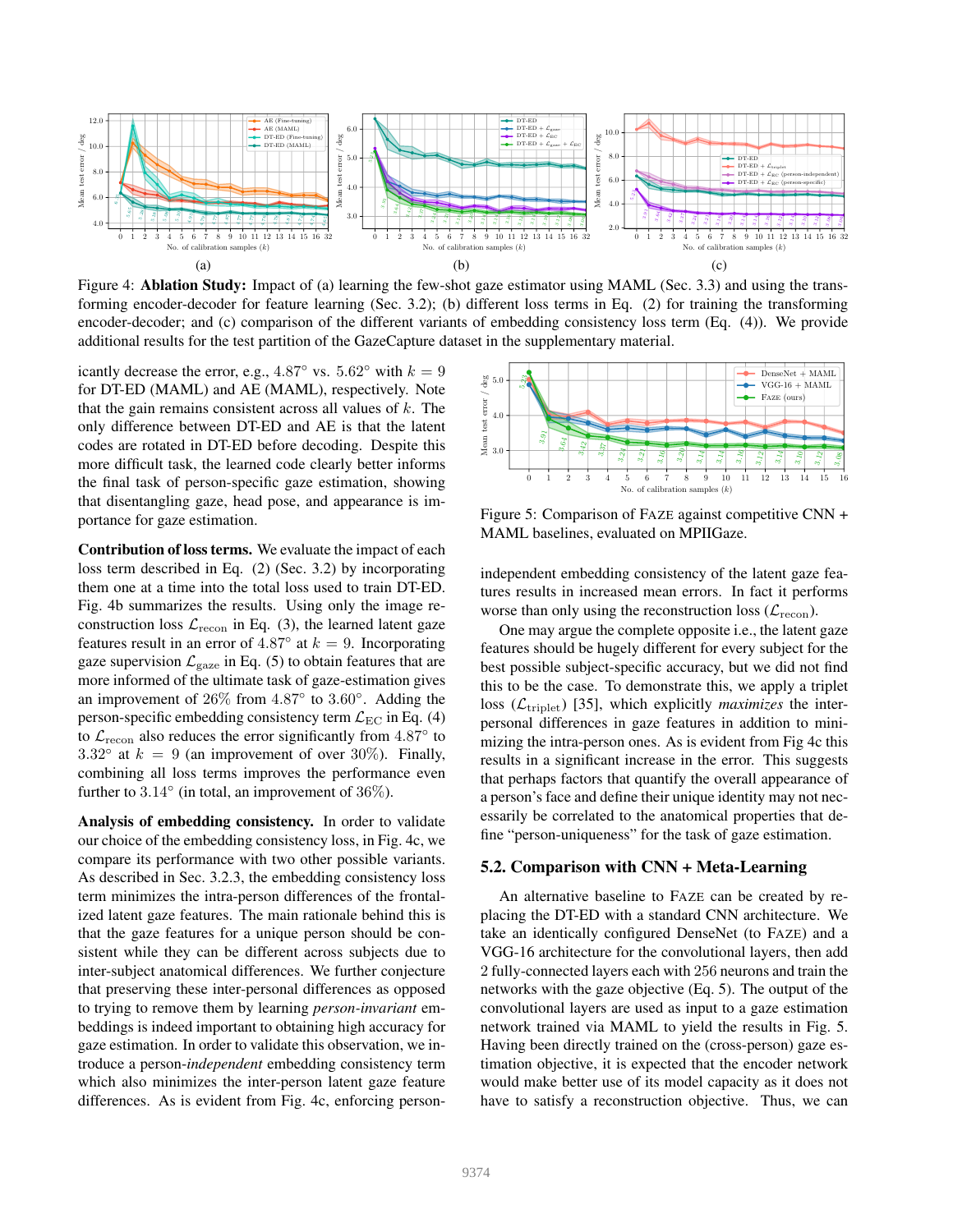

Figure 6: Comparison of FAZE against state-of-the-art person-specific gaze estimation methods [20, 50]

call these highly competitive baselines. FAZE outperforms these baselines with statistical significance, demonstrating that the DT-ED training and our loss terms yield features which are more amenable to meta-learning, and thus to the final objective of personalized gaze estimation.

# 5.3. Comparison with State-of-the-Art

Few-shot personalization of CNN models in the context of gaze estimation for very low  $k$  is very challenging. Two recent approaches [50, 20] are the most relevant in this direction, and we provide evaluations on highly competitive re-implementations. Our results are presented in Fig. 6 for both the test partition of the GazeCapture dataset and the MPIIGaze dataset. Overall, we show statistically significantly better mean errors over the entire range of  $1 \leq k \leq 256$  than all the existing state-of-the-art methods. In addition, our performance between trials is more consistent as shown by the narrower error bands. This indicates robustness to the choice of the k calibration samples.

Ours vs Polynomial fit to PoR. In [50], Zhang et al. fit a 3rd order polynomial function to correct initial pointof-regard (PoR) estimates from a person-independent gaze CNN. To re-implement their method, we train a DenseNet CNN (identical to FAZE) and intersect the predicted gaze ray (defined by gaze origin and direction in 3D with respect to the original camera) with the  $z = 0$  plane to estimate the initial PoR and later refine it with a person-specific 3rd order polynomial function. Though this approach performs respectably with  $k = 9$ , yielding 4.19 $\degree$  on MPIIGaze (Fig. 6b), it suffers with lower  $k$  especially on GazeCapture. Nonetheless, its performance converges to our performance at  $k \geq 128$  showing its effectiveness at higher k despite its apparent simplicity.

Ours vs Differential Gaze Estimation. Liu et al. [20] introduce a CNN architecture for learning to estimate the differences in the gaze yaw and pitch values between pairs of images of the same subject. That is, in order to estimate the gaze their network always requires one *reference* image of a subject with known gaze values. Then given a reference image  $I_a$  with a known gaze label  $g_a$  and another image  $I<sub>b</sub>$  with unknown gaze label, their approach outputs a  $\Delta$ g<sub>ba</sub>, from which the absolute gaze for  $I_b$  can be computed as  $\hat{\mathbf{y}}_b = \mathbf{y}_a + \Delta \mathbf{g}_{ba}$ . Their original paper states a within-MPIIGaze error with  $k = 9$  at  $4.67°$  using a simple LeNet-5 style Siamese network and a pair of eye images as input. We use  $256 \times 64$  eye-region images from GazeCapture as input and use a DenseNet-based architecture to make their approach more comparable to ours. Our re-implementation yields 3.53° for their method at  $k = 9$  on MPIIGaze, a 1.2° improvement despite dataset differences. We show statistically significant improvements to [20] across all ranges of  $k$ in our MPIIGaze evaluations, with our method only requiring 4 calibration samples to compete with their best performance at  $k = 256$  (see the red and green curves in Fig. 6). The improvement from our final approach is further emphasized in Fig. 6a with evaluations on the test subset of Gaze-Capture. At  $k = 4$ , we yield a performance improvement of 20.5% or 0.8 ◦ over [20].

# 6. Conclusion

In this paper we presented the first practical approach to deep-learning based high-accuracy personalized gaze estimation requiring only few calibration samples. Our FAZE framework consists of a disentangling encode-decoder network that learns a compact person-specific latent representation of gaze, head pose and appearance. Furthermore, we show that these latent embeddings can be used in a metalearning context to learn a person-specific gaze estimation network from very few (as low as  $k = 3$ ) calibration points. We experimentally showed that our approach outperforms other state-of-the-art approaches by significant margins and produces the currently lowest reported personalized gaze errors on both the GazeCapture and MPIIGaze datasets.

Acknowledgements. Seonwook Park carried out this work during his internship at Nvidia. This work was supported in part by the ERC Grant OPTINT (StG-2016- 717054).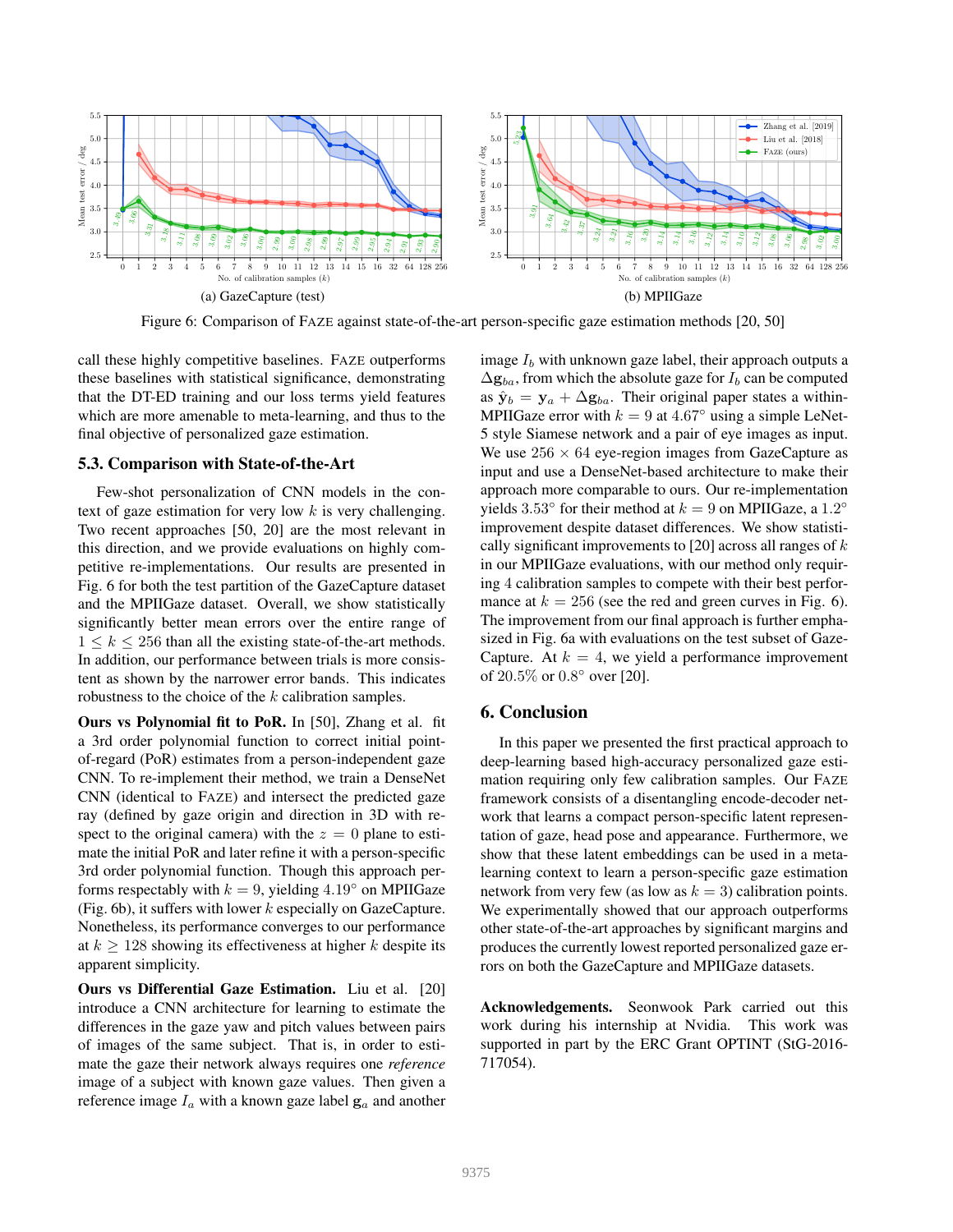# References

- [1] Marcin Andrychowicz, Misha Denil, Sergio Gomez, Matthew W Hoffman, David Pfau, Tom Schaul, Brendan Shillingford, and Nando De Freitas. Learning to learn by gradient descent by gradient descent. In *NeurIPS*, 2016.
- [2] Margrit Betke, James Gips, and Peter Fleming. The camera mouse: visual tracking of body features to provide computer access for people with severe disabilities. *IEEE Transactions on neural systems and Rehabilitation Engineering*, 10(1):1– 10, 2002.
- [3] Ralf Biedert, Georg Buscher, Sven Schwarz, Jörn Hees, and Andreas Dengel. Text 2.0. In *CHI*, 2010.
- [4] Yihua Cheng, Feng Lu, and Xucong Zhang. Appearancebased gaze estimation via evaluation-guided asymmetric regression. In *ECCV*, 2018.
- [5] Chelsea Finn, Pieter Abbeel, and Sergey Levine. Modelagnostic meta-learning for fast adaptation of deep networks. In *ICML*, 2017.
- [6] Tobias Fischer, Hyung Jin Chang, and Yiannis Demiris. RT-GENE: Real-Time Eye Gaze Estimation in Natural Environments. In *ECCV*, 2018.
- [7] Lex Fridman, Bryan Reimer, Bruce Mehler, and William T. Freeman. Cognitive load estimation in the wild. In *CHI*, 2018.
- [8] Priya Goyal, Piotr Dollár, Ross B. Girshick, Pieter Noordhuis, Lukasz Wesolowski, Aapo Kyrola, Andrew Tulloch, Yangqing Jia, and Kaiming He. Accurate, large minibatch SGD: training imagenet in 1 hour. *CoRR*, abs/1706.02677, 2017.
- [9] Elias Daniel Guestrin and Moshe Eizenman. General theory of remote gaze estimation using the pupil center and corneal reflections. *IEEE Transactions on biomedical engineering*, 53(6):1124–1133, 2006.
- [10] Liang-Yan Gui, Yu-Xiong Wang, Deva Ramanan, and Jose MF Moura. Few-shot human motion prediction via ´ meta-learning. In *ECCV*, 2018.
- [11] Dan Witzner Hansen and Qiang Ji. In the eye of the beholder: A survey of models for eyes and gaze. *TPAMI*, 32(3):478– 500, 2010.
- [12] Geoffrey E Hinton, Alex Krizhevsky, and Sida D Wang. Transforming auto-encoders. In *ICANN*, 2011.
- [13] Sina Honari, Pavlo Molchanov, Stephen Tyree, Pascal Vincent, Christopher Pal, and Jan Kautz. Improving landmark localization with semi-supervised learning. In *CVPR*, 2018.
- [14] Gao Huang, Zhuang Liu, Laurens Van Der Maaten, and Kilian Q Weinberger. Densely connected convolutional networks. In *CVPR*, 2017.
- [15] Michael Xuelin Huang, Jiajia Li, Grace Ngai, and Hong Va Leong. Stressclick: Sensing stress from gaze-click patterns. In *ACM MM*, 2016.
- [16] Günter Klambauer, Thomas Unterthiner, Andreas Mayr, and Sepp Hochreiter. Self-normalizing neural networks. In *NeurIPS*, 2017.
- [17] Kyle Krafka, Aditya Khosla, Petr Kellnhofer, Harini Kannan, Suchendra Bhandarkar, Wojciech Matusik, and Antonio Torralba. Eye Tracking for Everyone. In *CVPR*, 2016.
- [18] Brenden M Lake, Ruslan Salakhutdinov, and Joshua B Tenenbaum. Human-level concept learning through probabilistic program induction. *Science*, 350(6266):1332–1338, 2015.
- [19] Kangwook Lee, Hoon Kim, and Changho Suh. Simulated+unsupervised learning with adaptive data generation and bidirectional mappings. In *ICLR*, 2018.
- [20] Gang Liu, Yu Yu, Kenneth Alberto Funes Mora, and Jean-Marc Odobez. A differential approach for gaze estimation with calibration. In *BMVC*, 2018.
- [21] Feng Lu, Takahiro Okabe, Yusuke Sugano, and Yoichi Sato. A head pose-free approach for appearance-based gaze estimation. In *BMVC*, 2011.
- [22] Feng Lu, Yusuke Sugano, Takahiro Okabe, and Yoichi Sato. Inferring human gaze from appearance via adaptive linear regression. In *ICCV*, 2011.
- [23] Alex Nichol, Joshua Achiam, and John Schulman. On firstorder meta-learning algorithms. In *arXiv:1803.02999*, 2018.
- [24] Alexandra Papoutsaki, James Laskey, and Jeff Huang. Searchgazer: Webcam eye tracking for remote studies of web search. In *CHIIR*, 2017.
- [25] Eunbyung Park and Alexander C Berg. Meta-tracker: Fast and robust online adaptation for visual object trackers. In *ECCV*, 2018.
- [26] Seonwook Park, Adrian Spurr, and Otmar Hilliges. Deep Pictorial Gaze Estimation. In *ECCV*, 2018.
- [27] Seonwook Park, Xucong Zhang, Andreas Bulling, and Otmar Hilliges. Learning to find eye region landmarks for remote gaze estimation in unconstrained settings. In *ACM ETRA*, 2018.
- [28] Anjul Patney, Joohwan Kim, Marco Salvi, Anton Kaplanyan, Chris Wyman, Nir Benty, Aaron Lefohn, and David Luebke. Perceptually-based foveated virtual reality. In *SIGGRAPH*, 2016.
- [29] Kate Rakelly, Evan Shelhamer, Trevor Darrell, Alexei A Efros, and Sergey Levine. Few-shot segmentation propagation with guided networks. *arXiv preprint arXiv:1806.07373*, 2018.
- [30] Rajeev Ranjan, Shalini De Mello, and Jan Kautz. Lightweight head pose invariant gaze tracking. In *CVPR - Workshops*, 2018.
- [31] Sachin Ravi and Hugo Larochelle. Optimization as a model for few-shot learning. In *ICLR*, 2017.
- [32] Danilo Jimenez Rezende, Shakir Mohamed, Ivo Danihelka, Karol Gregor, and Daan Wierstra. One-shot generalization in deep generative models. *JMLR*, 48, 2016.
- [33] Helge Rhodin, Mathieu Salzmann, and Pascal Fua. Unsupervised geometry-aware representation for 3d human pose estimation. In *ECCV*, 2018.
- [34] Adam Santoro, Sergey Bartunov, Matthew Botvinick, Daan Wierstra, and Timothy Lillicrap. Meta-learning with memory-augmented neural networks. In *ICML*, 2016.
- [35] Florian Schroff, Dmitry Kalenichenko, and James Philbin. Facenet: A unified embedding for face recognition and clustering. In *CVPR*, 2015.
- [36] Ashish Shrivastava, Tomas Pfister, Oncel Tuzel, Joshua Susskind, Wenda Wang, and Russell Webb. Learning